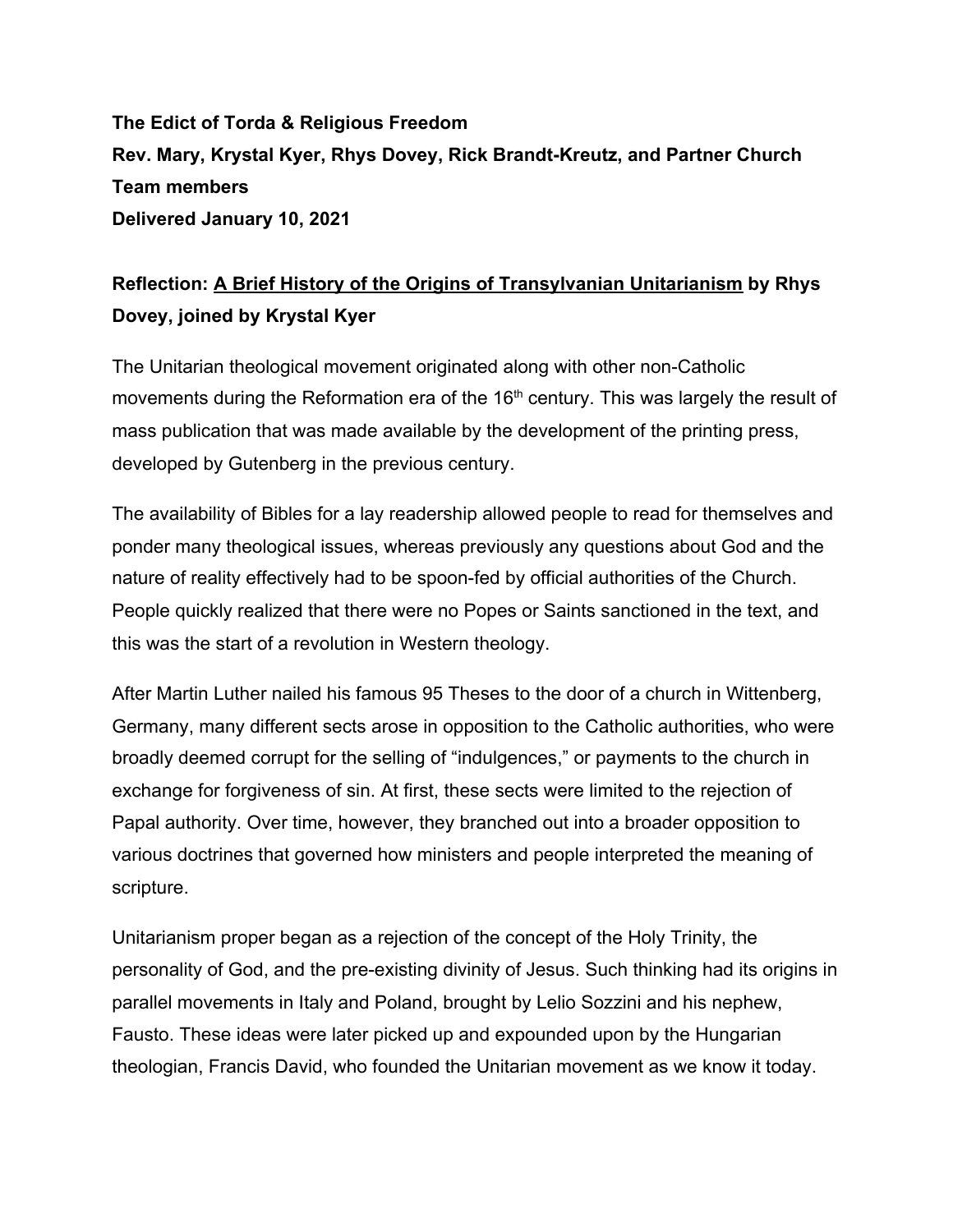Our present form of Unitarian Universalism promotes the use of the democratic process. I find it significant that the origins of Unitarianism extend from a form of democratic decision-making amidst historical change in Medieval Eastern Europe.

In 1526, The Kingdom of Hungary was invaded by the Ottoman Sultan Suleiman.

At the Battle of Mohács, the Hungarians were defeated, and their King Louis II died during the army's retreat. Because the King had no heir, the Hungarian legislature convened a Diet at Székesfehérvár, where the landed nobility voted to decide their next king. On November 10<sup>th</sup>, 1526, the majority voted for John Zápolya, a fellow nobleman. But the titled nobility, a minority of higher status than the gentry, insisted that the late king's brother-in-law, Sigismund, be crowned instead.

The resulting dynastic dispute led to a civil war that lasted nearly two decades. Sigismund took the majority of Hungarian lands, while John held the lands of the Eastern Hungarian Kingdom. The two kings reached a compromise in 1538, agreeing that whoever outlived the other would get the whole kingdom.

John cheated, however. He married and had a son in 1540, bequeathing his Eastern Kingdom to him. Two weeks later, John Zápolya died. His son, John Sigismund, became the new ruler with his mother, Isabella acting as regent. This did not help the dispute.

Taking advantage, Suleiman invaded again. He declared John Sigismund the puppet ruler of all Hungary. Very little resistance occurred, as most of the nobles' energy was spent. Before the invasion, Europe was in the thralls of the Counter-Reformation, and the success of the Islamic Ottomans was taken as a sign that the corrupt Catholic Church was unholy. Former attempts to repress the Reformation failed, since the popular interpretation was that the wrath of God facilitated the Ottomans' success.

In a spirit of unity, the various national groups within Hungary convened their most influential noblemen to declare a Union of Three Nations at a series of Diets in the early 1540s. As part of these agreements, religion was declared to be an internal affair of each nation—Hungarian, Székely, and Transylvanian Saxon. Because of this,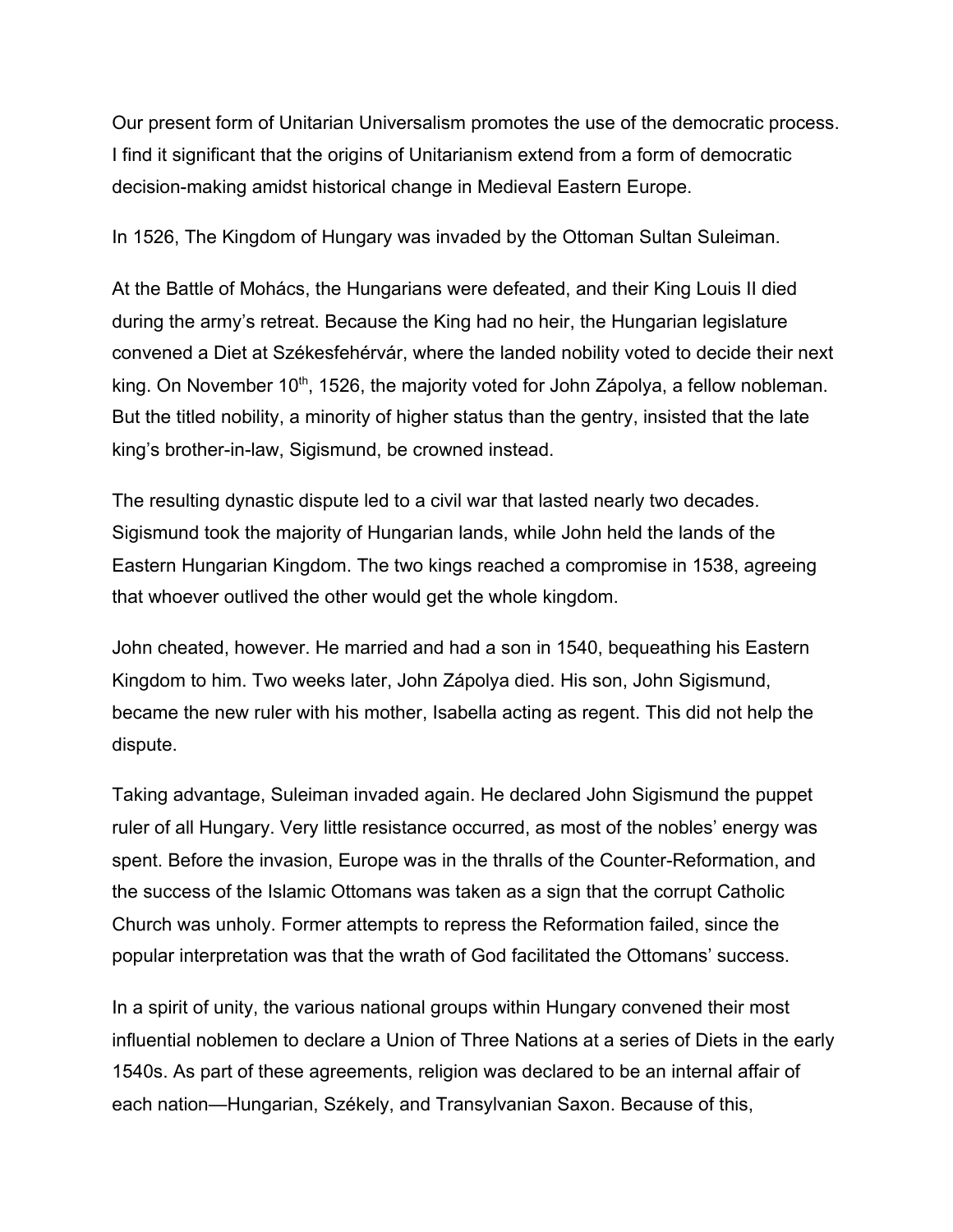Reformation ideas were able to spread freely.

In 1548, the Ottoman governor formally forbadeid local Catholic authorities from persecuting Reformist ministers, declaring that people "should be able to listen to and receive the word of God without any danger." These laws laid the foundation on which Francis David was able to articulate his interpretations of Unitarian belief.

Francis David was a man of extraordinary flexibility in his interpretation of various teachings. He tried to broker peace between Calvinist and Lutheran sects. Although this failed, he developed a reputation as a peacemaker, and became very influential in the court of John Sigismund.

David became a pastor and later headmaster at various religious schools. He began publicly debating with more conservative ministers as he gained a following. In 1555, he delivered a famous speech from atop a large rock in Kolozsvár, during which he passionately persuaded the crowd that God was one being, and only through unity could people reach salvation. His words were so influential that the crowd picked him up and carried him to the nearby cathedral, where they demanded he be made the chief pastor.

He became John's court preacher in 1559. This gave him direct access to the royal court, where his Unitarian ideas took root. After organizing a series of debates, King John Sigismund was firmly persuaded by the belief of ultimate salvation through unity, and in 1568, a Diet was convened in the city of Torda, where it was formally declared:

"In every place the preachers shall preach and explain the Gospel each according to his understanding of it, and if the congregation like it, well. If not, no one shall compel them for their souls would not be satisfied, but they shall be permitted to keep a preacher whose teaching they approve. Therefore none of the superintendents or others shall abuse the preachers, no one shall be reviled for his religion by anyone… and it is not permitted that anyone should threaten anyone else by imprisonment or by removal from his post for his teaching. For faith is the gift of God and this comes from hearing, which hearing is by the word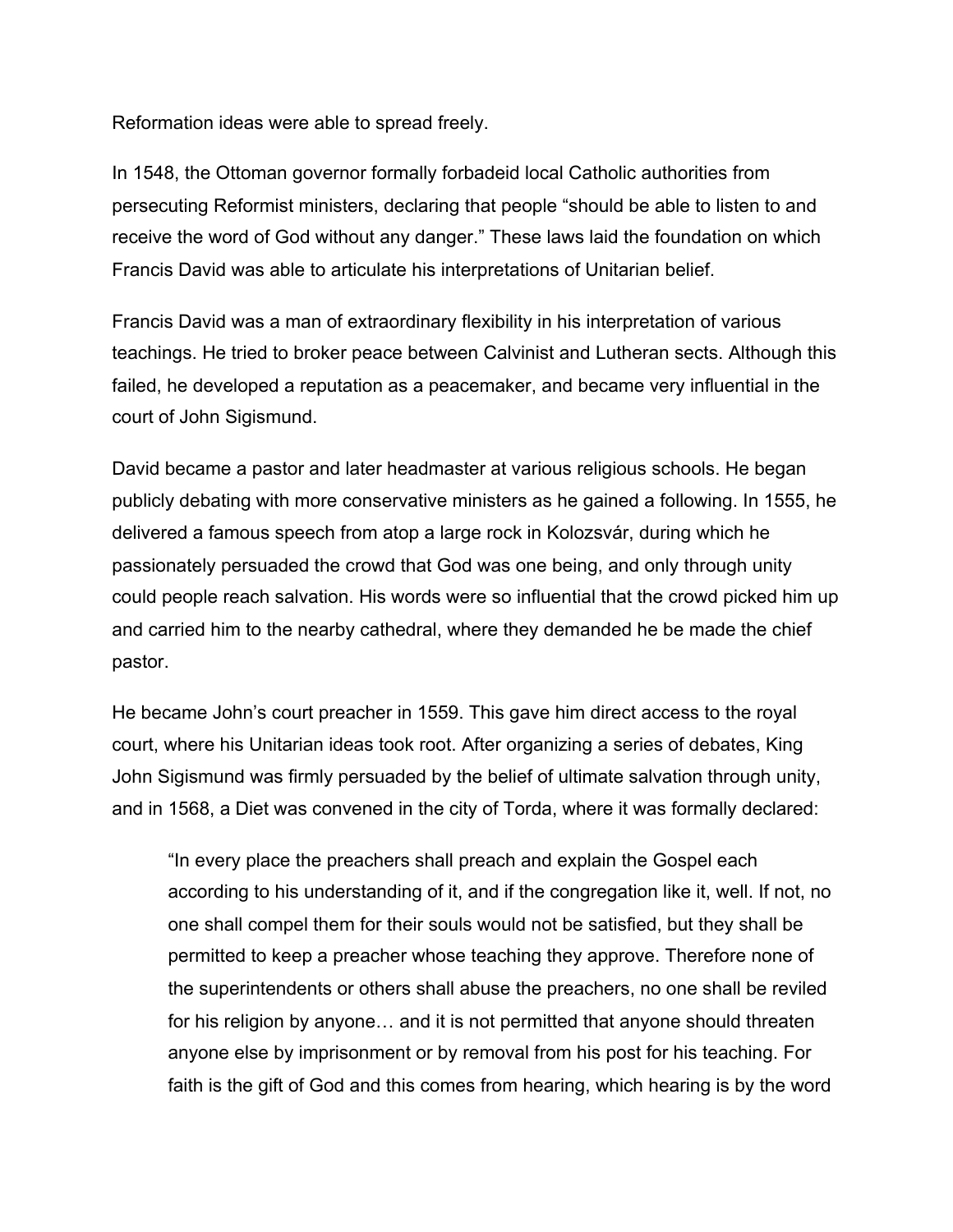## of God."

This high point did not last long. Three years later, King John died in a horse-riding accident. His successor was Catholic, and passed a series of decrees against religious innovation. To make matters worse, David had begun preaching more radical propositions questioning the divine nature of Jesus. He was imprisoned in 1579 in a fortress at Déva, and died shortly after.

Although the Edict of Torda did not directly acknowledge the right of individual belief, it was the first formal declaration of the freedom of conscience in European history. This major achievement laid the foundations for freedom of thought and expression on which modern secular humanism would be based. It gave us the ability to make laws without theological scruples getting in the way, and that was no small feat.

## **Sermon/Homily: "Reimagining Religious Freedom" Rev. Mary**

We have lived through historic events this week. Not only the culmination of one of the most clear-cut yet contested elections in history, but seeing the Confederate flag flying in the nation's capitol and a record number of deaths from the novel coronavirus. One of the values of history is that it reminds us that we have survived challenging and horrific times before. Rhy's telling of Unitarian history reminds us that our faith tradition's story includes conflict, broken promises, cheating, violence and war.

Yet out of the conflict so long ago came one of the most inclusive declarations of religious tolerance ever. In a time when religion was determined by royalty and its observance was enforced with violence, King John declared that his people would be free to choose the preacher and religion that satisfied their souls. Out of conflict came inspiration.

The freedom to worship in a way that feeds our souls is part of our nations' history, but that includes conflict, too. Early colonies were established by the French Protestants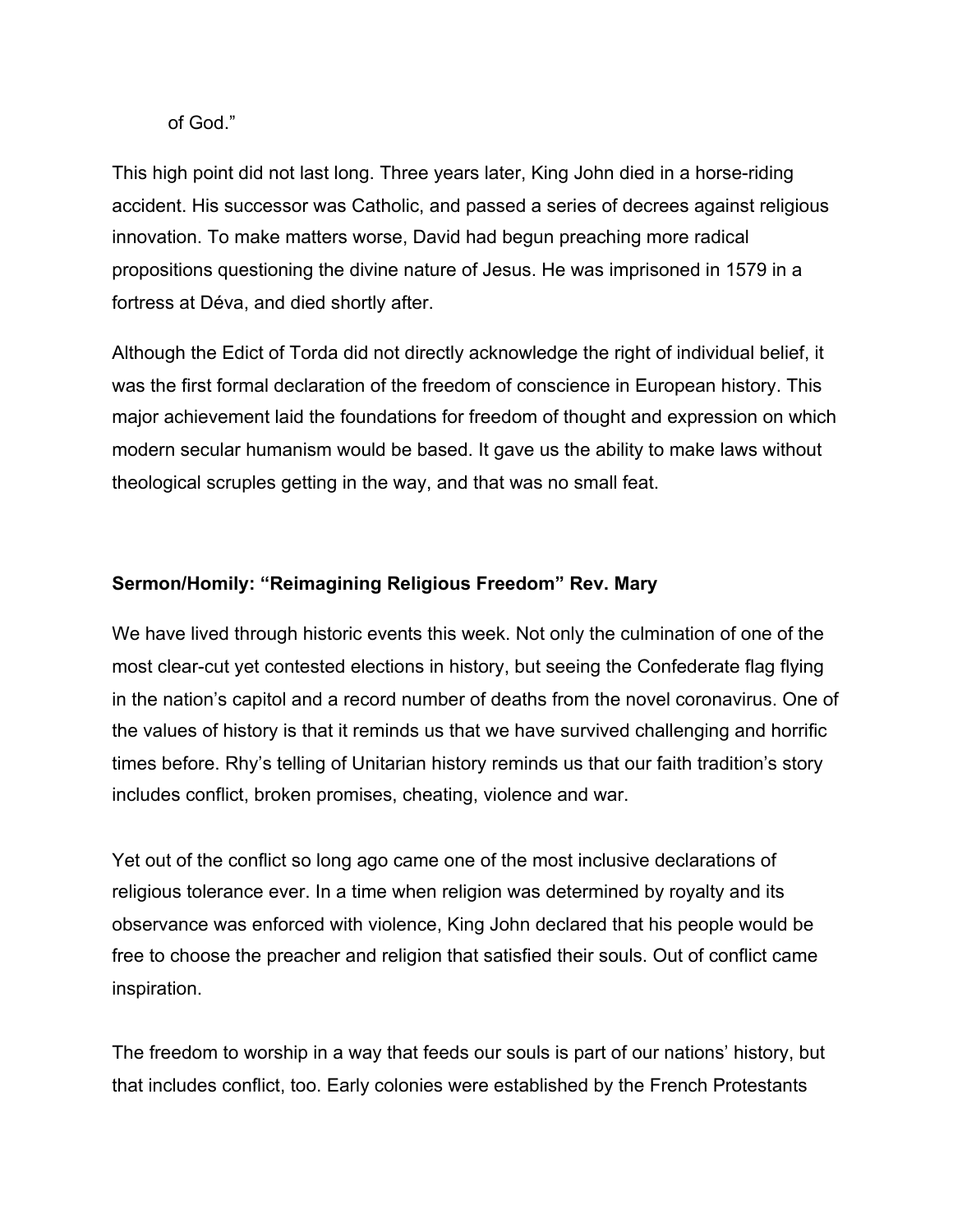and Spanish Catholics, and led war between them. The sacred practices of the Native peoples were not recognized by colonizers at all, let alone tolerated. The Puritans fled religious persecution in Europe seeking a new place to practice their faith, but set up their religion as the only one allowed in early settlements. It took the radical act of Roger Williams, the founder of Rhode Island in 1635, to create the first colony with no prescribed religion and that welcomed all, or most anyway. More than 150 years later, James Madison would draft the First Amendment to the Constitution that provided protection for individual liberties that included freedom of religion.

The founders rightly were concerned about the power of the state to impose and enforce religious practice. The history of religion is full of stories of abuses when the state and the church join their power. While religious beliefs can be a driving force for justice and peace, they can also be used to justify oppression and violence. The events of this past Wednesday were just the most recent example of sacred ideals and figures being used to justify violence.

There have been challenges and interpretations of the First Amendment freedoms, freedom of speech, freedom of the press, freedom to assemble, freedom of religion. And, we have not always lived up to the tolerance we espouse. The history of Joseph Smith and the Mormon faith is one story of persecution of believers in a particular religion. Discrimination against those who are Catholic, Jewish, Seventh Day Adventist, Muslim, and others is also present, historically and now.

It is one thing to declare religious freedom; it is another thing to practice it. We tend to focus on our own freedoms, our right to do or say whatever we want. The constitution affirms our individual right to religious freedom. And yet there are limits on our freedoms; there always are. For example, although we have broad freedom of speech that even protects hate speech, we cannot say something that incites immediate violence or retaliation to the recipient. Sometimes UU's say that because we have no required creed, you can believe whatever you want and be a UU. This is not true, there are limits to the practice of our faith tradition. And that's a sermon for another day.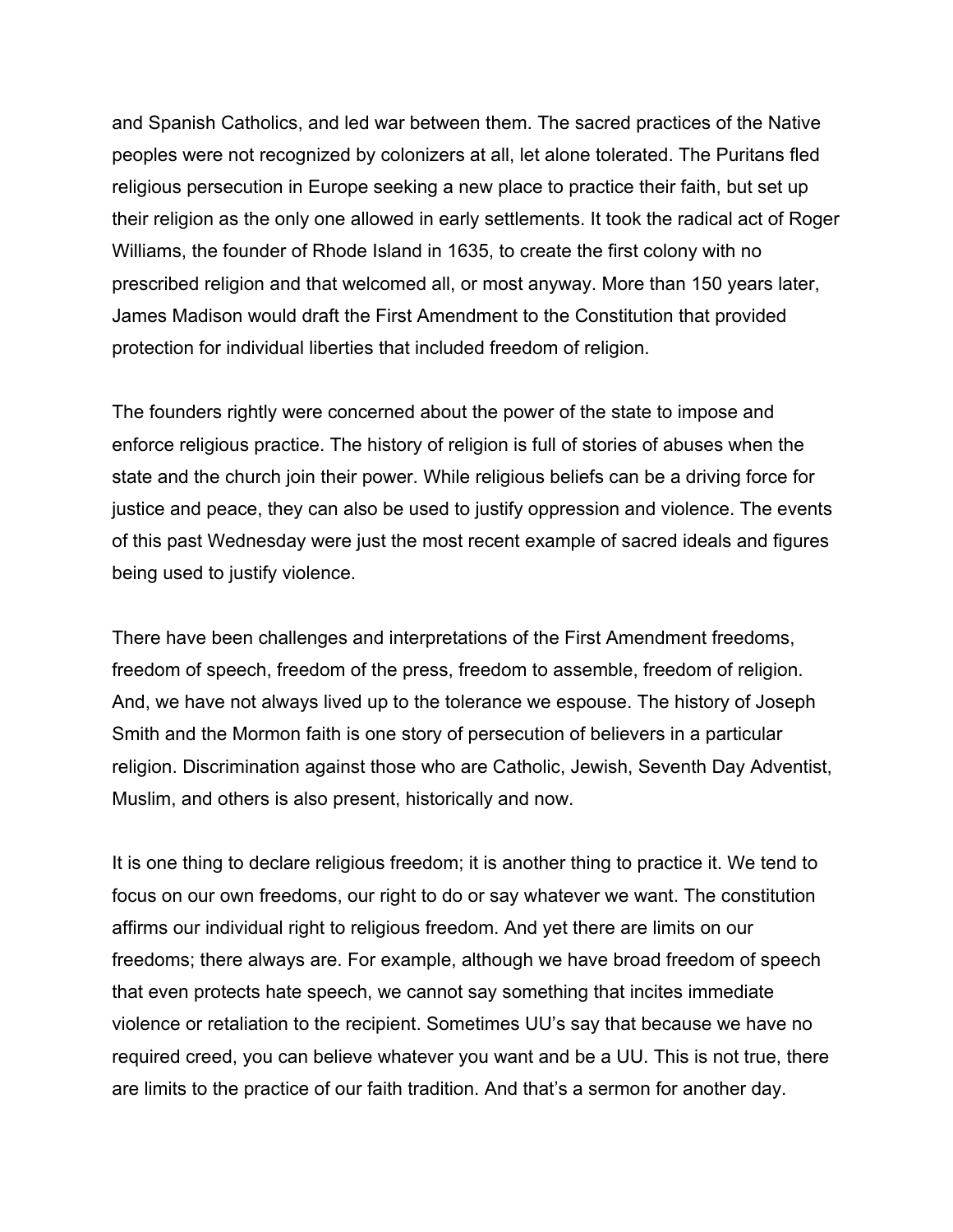We humans are always testing limits. I know this to be true in my life and I notice that we are wrestling with this as a nation. What are the limits of freedom?

This tension between individual and communal freedoms has been tested most recently as wearing masks in the pandemic was made a political issue by those in power. The president and others claimed that public health orders to wear masks, stay home when possible, use distancing--all of these were illegal infringements on individual freedoms and abuses of government power. Some religious leaders argued that restrictions on gathering in religious settings was an unconstitutional limit on religious freedom, taking this challenge to the Supreme Court. The Court ruled that restrictions on religious gatherings cannot be more restrictive than other gatherings, but did not say that no limits were allowed.

There is no doubt that the pandemic restrictions have limited our individual freedoms-we have all lived with the restrictions these past 10 months. Unitarian Universalists, including OUUC, have chosen to limit our gathering in order to protect each other, especially the most vulnerable among us. We have acknowledged and accepted the limits on our individual freedoms in order to protect the common good.

As we wrestle with the limits of freedom, the question that I come back to is: what are the responsibilities that come with freedom? Those who serve or who have served in the military remind us that "freedom isn't free," meaning that some sacrifice to protect our freedoms. I believe that some of us, those of us with privilege, are called to sacrifice our individual freedoms to protect the freedoms of others. Or, as James Baldwin puts it "We can disagree and still love each other unless your disagreement is rooted in my oppression and denial of my humanity and right to exist."

 This past week we witnessed more testing of the limits of freedom. We are asking about the responsibility of a leader to speak truth and denounce violence. We affirm that freedom of assembly does not include domestic terrorism and desecration of the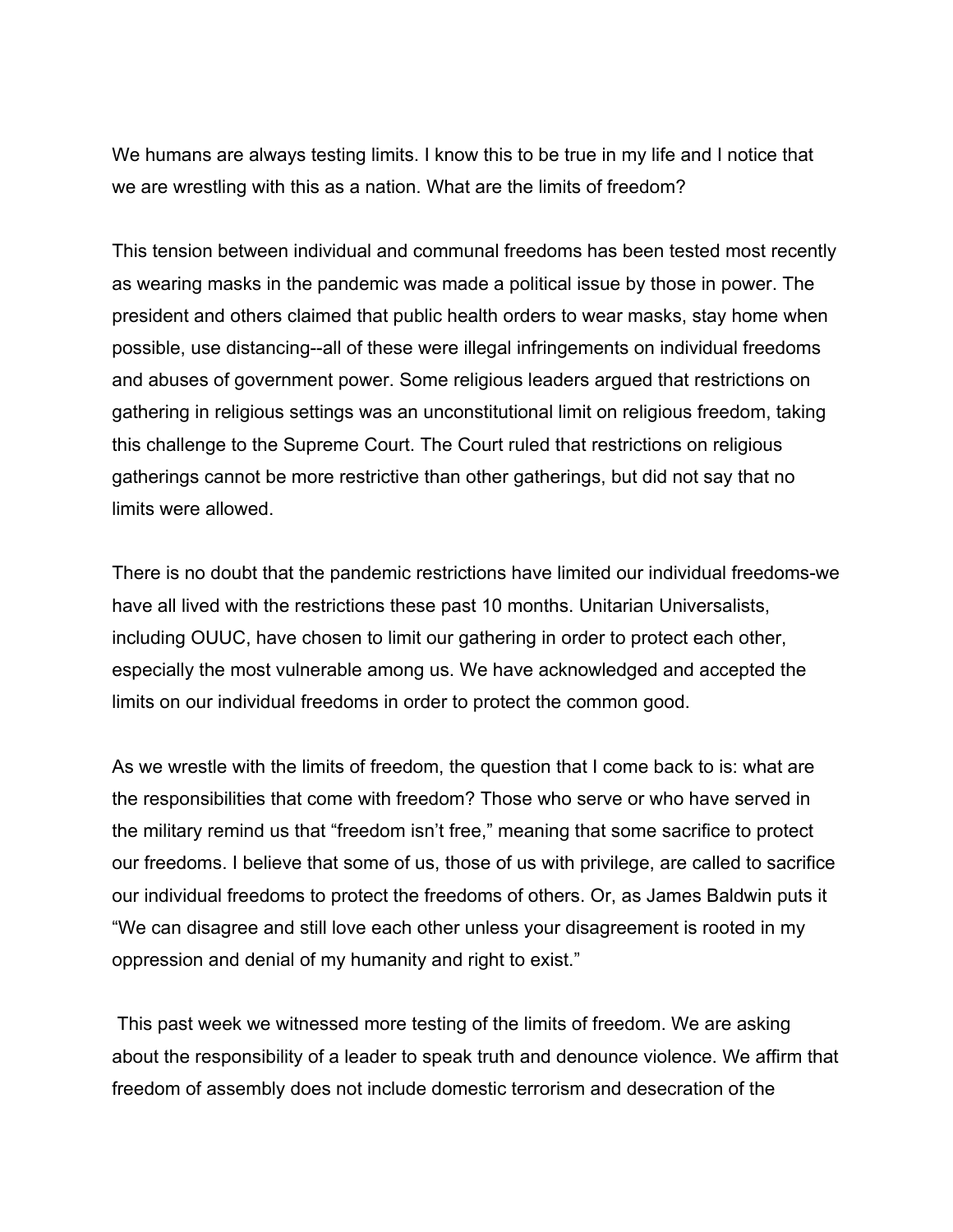property of We, The People's. We saw once again and so clearly, the effects of centuries of racism and a culture of white supremacy.

The fourth and fifth of our seven Unitarian Universalist principles say that we affirm and promote:

A free and responsible search for truth and meaning, and The right of conscience and the use of the democratic process within our congregations and in society at large.

In these I hear a recognition of the tension and balance needed between our individual freedom and our obligations to each other. We are free to explore / in our search for meaning, and we have a responsibility to others in choosing the means by which we do so. We bring our own conscience to deliberations and we use a democratic process to make decisions.

The extraordinary history of our nation has brought us many freedoms. Now we are being called to explore the limits of individual freedom and our responsibility to each other, to the common good, and to justice. Those of us who enjoy freedom, those of us with privilege, have a responsibility to those whose freedoms are only on paper and not real. None of us is truly free until all of us are free.

We can thank King John for a Unitarian lineage that includes the right to question, doubt, and seek our own answers. Our calling now is to take this further to explore the responsibilities that come with our freedom; responsibility to our faith tradition, to our community, to each other, and to justice.

The events of this past week have left many of us wondering, "what now?" Next Sunday I'll speak about how we'll address that question at OUUC. This week, responding to our spiritual theme of imagination, Linda Selsor offered this quote from Jean-Jacques Rousseau: "The world of reality has its limits; the world of imagination is endless." As